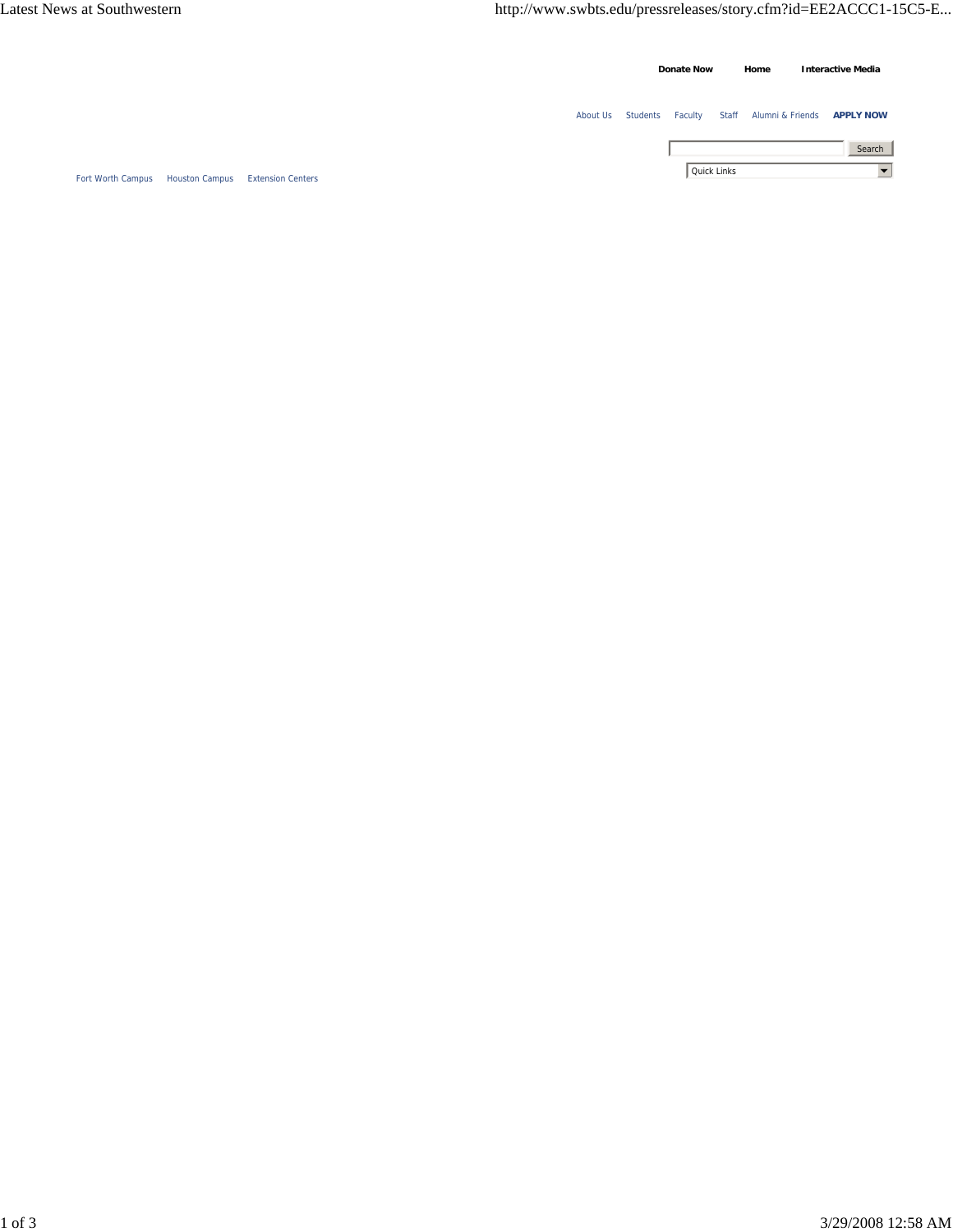**News Releases Southwestern in the News Calendar of Events About Us Media Relations RSS Feeds Southwestern News Online Chapel Archives Directions / Campus Map**



News and Info > News Releases

## Southwestern professors make no bones about Christ's resurrection by Benjamin Hawkins

FORT WORTH, Texas (SWBTS) – Southwestern Baptist Theological Seminary professors Steven Ortiz and William Dembski make no bones about the reality of Christ's resurrection. Both contributed essays to the recently published Buried Hope or Risen Savior: The Search for the Jesus Tomb, a response to the supposed discovery of Jesus' bones last spring.

A year in the making, B&H Academic's Buried Hope or Risen Savior, edited by Charles L. Quarles, counters claims in The Lost Tomb of Jesus, a documentary produced by award-winning director James Cameron and aired on the Discovery Channel last March. According to the documentary, the Talpiot tomb in southeast Jerusalem contained an ossuary—or bone box—holding the remains of Jesus of Nazareth. In the tomb was an ossuary with the inscription "Jesus, son of Joseph," alongside ossuaries with the names of other New Testament characters, such as "Mary," "Mary the Master," "Jose" (Joseph) and "Matthew."

Although the tomb was actually excavated by professional archaeologists in 1980, the makers of The Lost Tomb of Jesus suggested that the experts did not consider the significance of these remains residing together in a family tomb. They proposed that the tomb actually held the remains of Jesus of Nazareth, with his supposed wife Mary Magdalene and son Judah. According to the film, this group of names being found together in a tomb is a statistical "slam dunk," proving that the "Jesus son of Joseph" in the Talpiot tomb was Jesus of Nazareth.

According to Dembksi, research professor of philosophy at Southwestern Seminary, the statistics actually point to the opposite conclusion. "The Jesus Family Tomb people miscalculated the relevant probabilities for deciding statistically whether this is or is not likely to be the tomb of the New Testament Jesus," he said in a recent interview. Dembksi co-authored an essay titled "The Jesus Tomb Math" alongside Robert J. Marks II, in which they show that it is more reasonable to believe that the Talpiot tomb does not contain Jesus of Nazareth.

Examining the archaeology of The Lost Tomb of Jesus, Ortiz, associate professor of archaeology and biblical backgrounds, concluded that it contains only a sensational, pseudo-archaeology reminiscent of the "Hollywood model of Indiana Jones." In his essay, titled "The Use and Abuse of Archaeological Interpretation and the Lost Tomb of Jesus," he notes ten attributes of this sensationalism and offers a realistic view of archaeology.

"I think the Hollywood image is that archaeologists are treasure seekers, usually after objects, and also that everything is solved within an hour. And archaeology is not like that," Ortiz said in an interview. The Lost Tomb of Jesus gives the appearance of a one-hour discovery, he added, but the tomb is actually well-known and has been documented and discussed by archaeologists.

As opposed to the Hollywood model of archaeology, Ortiz compared this field of study to piecing together a jigsaw puzzle. Any one dig just adds a piece to the puzzle, he said, "and it takes time to put all these pieces together to say something significant historically."

According to Ortiz, Buried Hope or Risen Savior not only provides a response to The Lost Tomb of Jesus and its claims, but also lays a foundation for understanding the resurrection, the study of names from the first century, and ancient tombs and burials from the second-temple period. Scholars Craig A. Evans, Richard Bauckham, Gary R. Habermas, Michael Licona and Darrell L. Bock also contributed to these theological and historical discussions in the book.

## **About Southwestern Baptist Theological Seminary**

Eort Worth in 1910 and was placed under the direction of the Southern Baptist Convention in 1925. Paige Patterson 2:58 AM Southwestern Seminary celebrates its centennial in 2008. Since its founding, the seminary has trained and sent out over 40,000 graduates to serve in local churches and mission fields around the world. In 1908, B.H. Carroll established the seminary on the campus of Baylor University. It was moved to its current location on Seminary Hill in as elected as the eighth president of the seminar in 2003